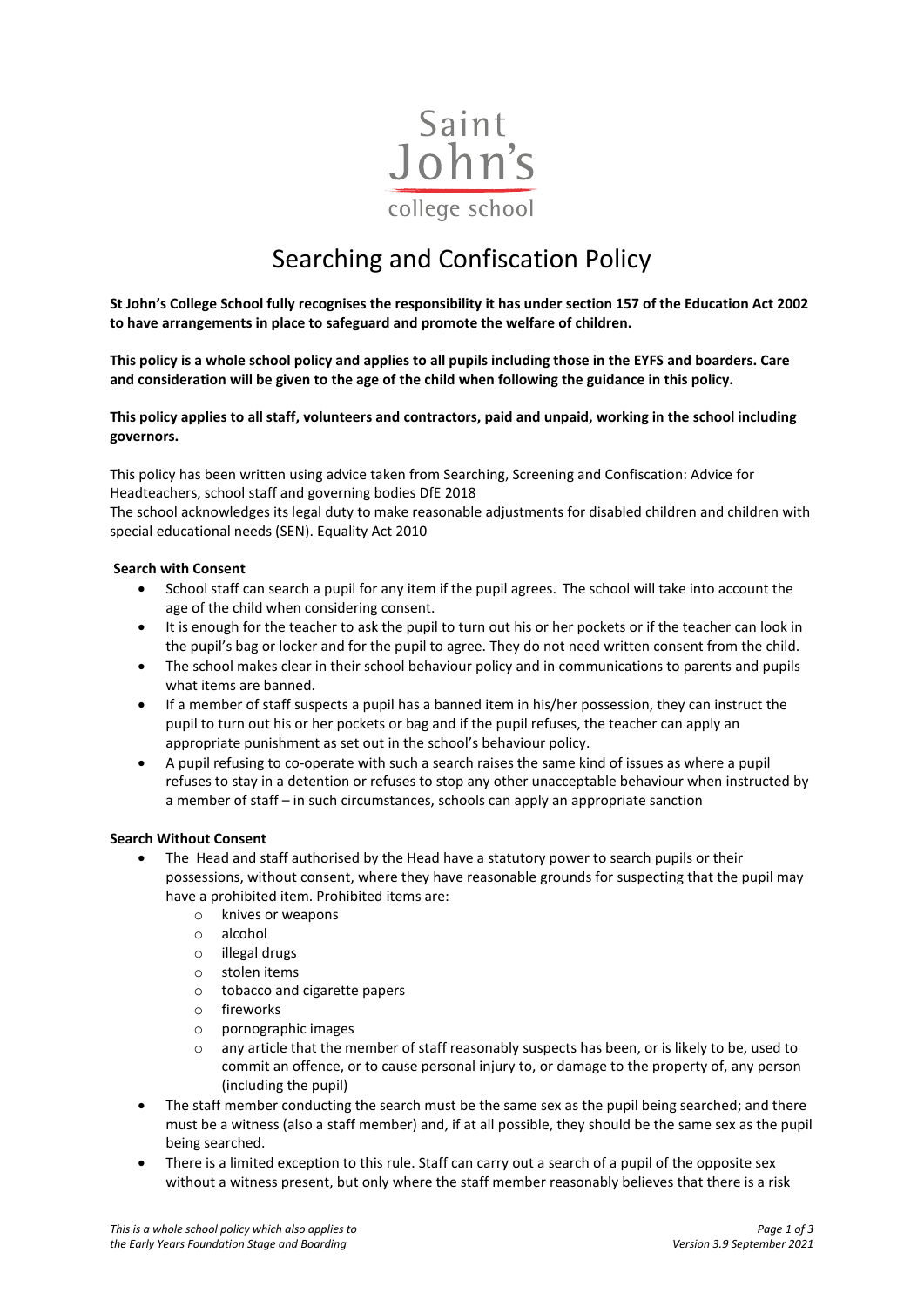that serious harm will be caused to a person if they do not conduct the search immediately and where it is not reasonably practicable to summon another member of staff.

# **Establishing grounds for a search**

- Teachers can only undertake a search without consent if they have reasonable grounds for suspecting that a pupil may have in his or her possession a prohibited item. The teacher must decide in each particular case what constitutes reasonable grounds for suspicion. For example, they may have heard other pupils talking about the item or they might notice a pupil behaving in a way that causes them to be suspicious.
- In the exceptional circumstances when it is necessary to conduct a search of a pupil of the opposite sex or in the absence of a witness, the member of staff conducting the search should bear in mind that a pupil's expectation of privacy increases as they get older.
- The powers allow school staff to search regardless of whether the pupil is found after the search to have that item. This includes circumstances where staff suspect a pupil of having items such as illegal drugs or stolen property that are later found not to be illegal or stolen.
- School staff can view CCTV footage in order to make a decision as to whether to conduct a search for an item.
- Searches without consent can only be carried out on the school premises or, if elsewhere, where the member of staff has lawful control or charge of the pupil, for example on school trips in England or in training settings.

#### **Confiscation**

- School staff can seize any prohibited item found as a result of a search. They can also seize any item, however found, which they consider harmful or detrimental to school discipline.
- When deciding what to do with the confiscated items, staff will follow the guidelines set out in Searching, Screening and Confiscation: Advice for Headteachers, school staff and governing bodies DfE 2018

#### **Dealing with Electronic Devices (statutory guidance)**

- Where the person conducting the search finds an electronic device they may examine any data or files on the device if they think there is a good reason to do so. Following an examination, if the person has decided to return the device to the owner, or to retain or dispose of it, they may erase any data or files, if they think there is a good reason to do so.
- The member of staff must have regard to the following guidance issued by the Secretary of State when determining what is a "good reason" for examining or erasing the contents of an electronic device.
- In determining a 'good reason' to examine or erase the data or files the staff member must reasonably suspect that the data or file on the device in question has been, or could be, used to cause harm, to disrupt teaching or to go against the expectation in the school's Behaviour Policy.
- If inappropriate material is found on the device it is up to the teacher to decide whether they should delete that material, retain it as evidence (of a criminal offence or a breach of school discipline) or whether the material is of such seriousness that it requires the involvement of the police.

# **Guidance for Carrying Out A Search**

# **What the law says:**

- The person conducting the search may not require the pupil to remove any clothing other than outer clothing.
- 'Outer clothing' means clothing that is not worn next to the skin or immediately over a garment that is being worn as underwear but 'outer clothing' includes hats, shoes, boots, gloves and scarves.
- 'Possessions' means any goods over which the pupil has or appears to have control this includes desks, lockers and bags.
- A pupil's possessions can only be searched in the presence of the pupil and another member of staff, except where there is a risk that serious harm will be caused to a person if the search is not conducted immediately and where it is not reasonably practicable to summon another member of staff.